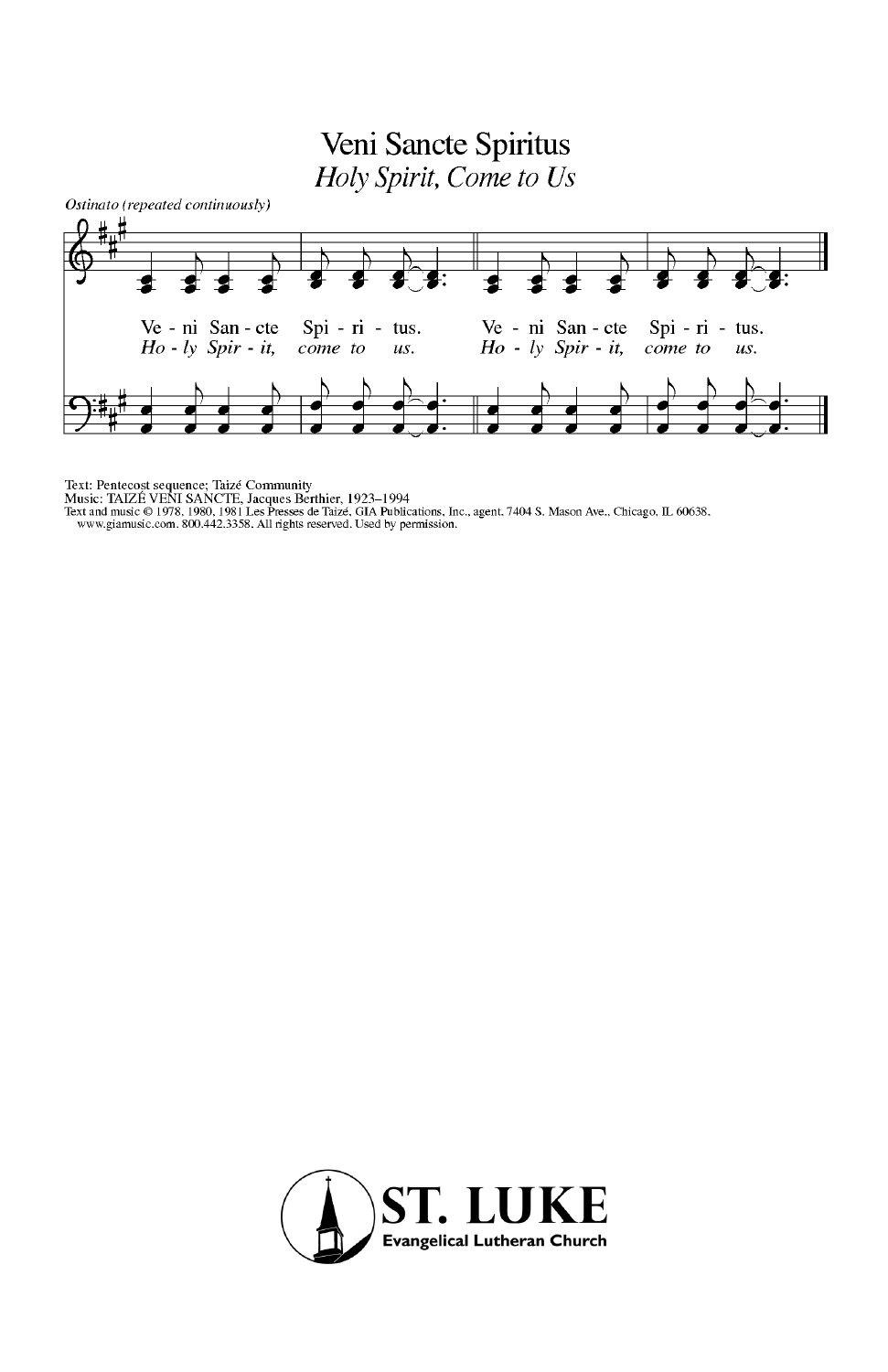# **VESPERS**

#### *Evening Prayer*

## **GATHERING**

*Stand. A candle may be used as a reminder of Jesus, the Light of the World.* Jesus Christ, you are our Light and Life.

> **Light no darkness can overshadow. Life no death can overtake.**

*The ancient song "Joyous Light" (Also known as Phos Hilaron) is sung or said.*

Hail Light of joy and gladness!

**You who are pure in brightness, glowing with the favor of our heavenly Father.**

O Jesus Christ, Redeemer of all **how holy and blessed!**

Now as the evening sun begins to set, and the day is nearly over,

> **creation pauses to sing your praises, O God: Three-in-One!**

You are worthy always to be honored, O Son of God, O Giver of life, **Jesus, Lord of day and night. Amen**

*Thanksgiving for Christ our Light*

It is good to give you thanks O God, **For you are worthy of our praise.**

Great and merciful are you, God, Creator of the Universe. **You guided the Israelites by a cloud during the day and a pillar of fire by night.**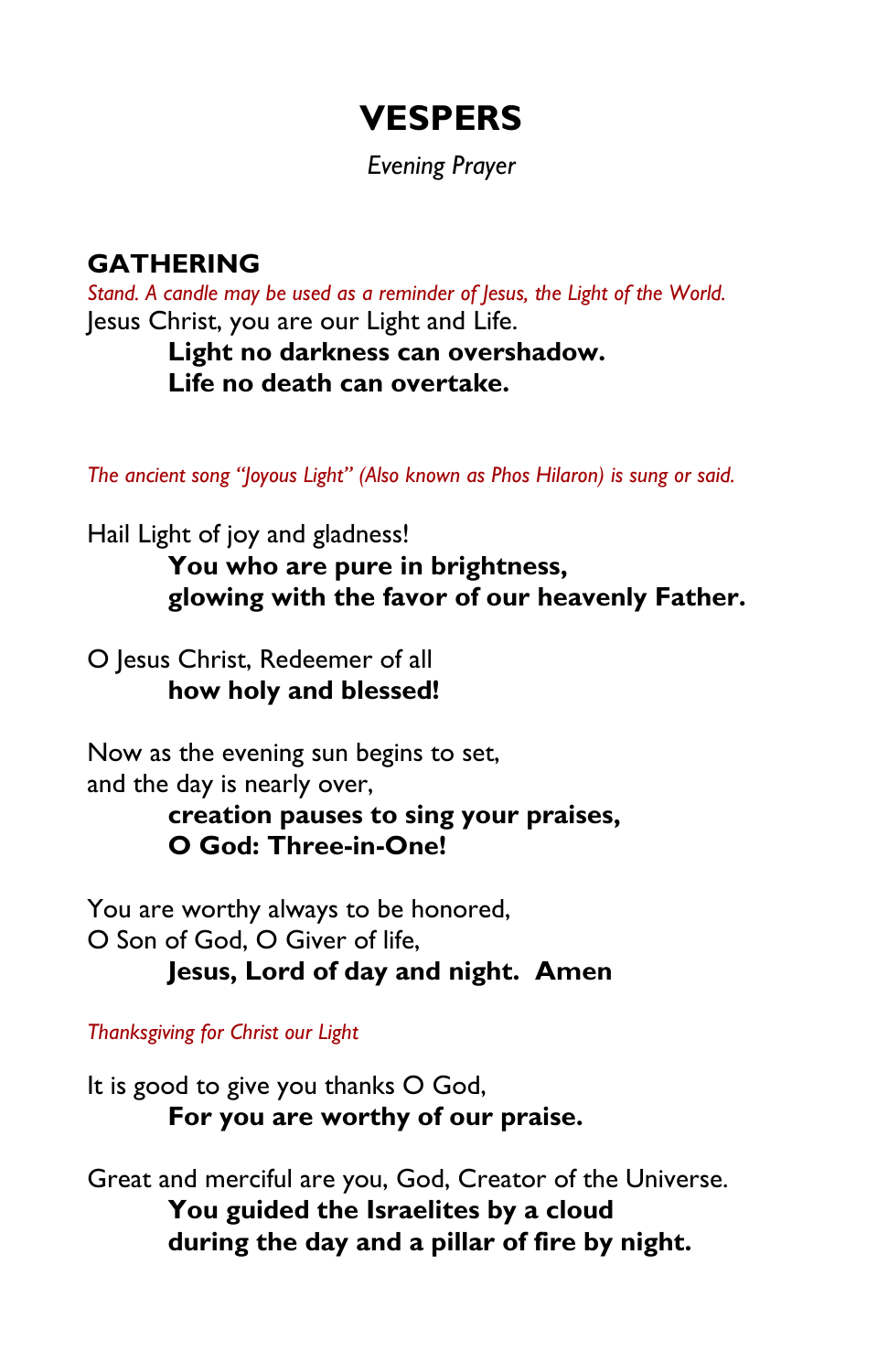é  $\Omega$ Light whose splen dor thrills and glad - dens  $\mathbf{1}$ Ĭ. light near  $\overline{\mathbf{2}}$  $As$ twi hov ers at sun - set, L, L. life's  $\overline{\mathbf{3}}$ all bril less In liant, time mo - ments,  $\overline{a}$  $\overline{\boldsymbol{c}}$  $\blacksquare$ with ra diance bright er than the sun, chil and lamps are lit, and dren nod, Ĭ. let faith ful voic sing praise, es your  $\overline{a}$ ø  $\overline{c}$ ಸ pure gleam of God's end ing glo - ry, un Ĭ. Ĭ. hymns lift  $\overline{v}$ oic - es in eve ning we our ÷, God, Son  $\circ$ of our life be stow - er,  $\overline{\phantom{a}}$ ć 6  $\circ$ Je blest A noint ed One: Ĭ. sus,  $\overline{a}$ Spir Son, Fa ther, it, God. to L, one  $\prod_{r=1}^{r}$ whose glo ens end less days.  $\overline{a}$ ry  $\overline{a}$ d k

Text: Greek hymn, 3rd cent.; para. Carl P. Daw Jr., b. 1944<br>Music: ST. CLEMENT, Clement C. Scholefield, 1839–1904<br>Text © 1989 Hope Publishing Company, Carol Stream, IL 60188. All rights reserved. Used by permission.

O Light Whose Splendor Thrills